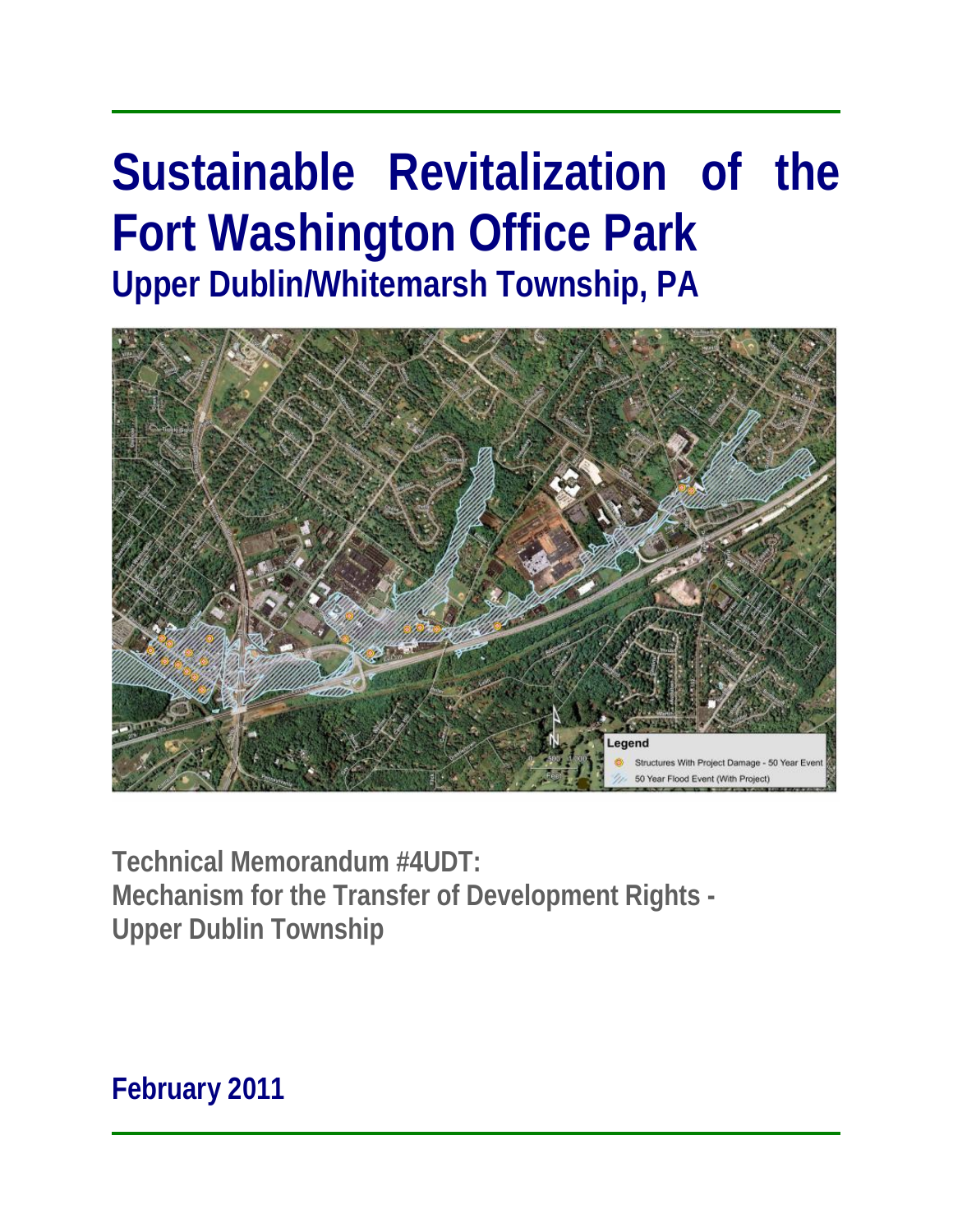## **Introduction**

This technical memorandum serves as the fourth product of the study – a preliminary mechanism for eliminating/reducing development in the flooded area of the Upper Dublin portion of the FWOP through the transfer of development rights (TDR). This exercise involves an assignment of development rights to properties in the Sending Area, creating rules for using development credits in the Receiving Area, crafting development standards for residential uses in the Receiving Area, and suggesting the pace for TDR utilization.

## **Assignment of Development Rights in Sending Area**

The Sending Area includes 19 parcels with a total of 65.7 acres of land (see **Table 1**). Current development includes 420,841 SF of office, 348,566 SF of industrial, two auto-oriented retail uses of 6,112 SF, and a 76,343 SF hotel. The total assessed value of these 19 parcels is \$57.5 million.

| <b>Address</b> |                            | <b>Current Use</b>      | Zoning     | Land  | Land            |         |            | Current Use (SF) |        |
|----------------|----------------------------|-------------------------|------------|-------|-----------------|---------|------------|------------------|--------|
|                |                            |                         |            | Acres | <b>SF</b>       | Office  | Industrial | Retail           | Hotel  |
|                |                            |                         |            |       |                 |         |            |                  |        |
|                | 471 PENNSYLVANIA AVE       | <b>CARWASH</b>          | <b>CR</b>  | 0.92  | 39,969          |         |            | 4,720            |        |
|                | 285 COMMERCE DR            | <b>HOTEL</b>            | м          | 3.08  | 134,165         |         |            |                  | 76,343 |
|                | 467 PENNSYLVANIA AVE       | <b>MEDICAL BUILDING</b> | <b>CR</b>  | 2.93  | 127,631         | 32,464  |            |                  |        |
|                | 420 DELAWARE AVE           | <b>OFFICE BUILDING</b>  | <b>LIM</b> | 6.33  | 275.735         | 79,746  |            |                  |        |
|                | 1035 VIRGINIA DR           | <b>OFFICE BUILDING</b>  | LIM        | 2.34  | 101,930         | 30,720  |            |                  |        |
|                | 535 PENNSYLVANIA AVE       | <b>OFFICE BUILDING</b>  | <b>LIM</b> | 1.73  | 75,315          | 30,160  |            |                  |        |
|                | 475 VIRGINIA DR            | <b>OFFICE BUILDING</b>  | <b>LIM</b> | 5.97  | 260,053         | 76,008  |            |                  |        |
|                | 1250 VIRGINIA DR           | <b>OFFICE BUILDING</b>  | <b>LIM</b> | 4.20  | 182,952         | 45,252  |            |                  |        |
|                | 515 PENNSYLVANIA AVE       | <b>OFFICE BUILDING</b>  | LIM        | 4.42  | 192,535         | 83,998  |            |                  |        |
|                | 565 VIRGINIA DR            | <b>OFFICE BUILDING</b>  | LIM        | 2.10  | 91,476          | 14,868  |            |                  |        |
|                | 425 DELAWARE<br><b>AVE</b> | <b>FLEX</b>             | LIM        | 2.10  | 91,476          |         | 21,058     |                  |        |
|                | <b>165 INDIANA AVE</b>     | <b>OFFICE BUILDING</b>  | LIM        | 0.96  | 41,745          | 10,189  |            |                  |        |
|                | 440 VIRGINIA DR            | <b>OFFICE BUILDING</b>  | LIM        | 2.93  | 127,631         | 17,436  |            |                  |        |
|                | 475 PENNSYLVANIA AVE       | <b>SERVICE STATION</b>  | CR         | 0.65  | 28,247          |         |            | 1,392            |        |
|                | 555 VIRGINIA DR            | <b>WAREHOUSE</b>        | LIM        | 2.14  | 93,218          |         | 10,864     |                  |        |
|                | 155 COMMERCE DR            | <b>WAREHOUSE</b>        | LIM        | 3.20  | 139,392         |         | 25,088     |                  |        |
|                | 525 VIRGINIA DR            | <b>WAREHOUSE</b>        | LIM        | 10.33 | 449,975         |         | 129,704    |                  |        |
|                | 550 VIRGINIA DR            | <b>WAREHOUSE</b>        | LIM        | 2.27  | 98,881          |         | 16,944     |                  |        |
|                | 135 COMMERCE DR            | <b>WAREHOUSE</b>        | LIM        | 7.10  | 309,276         |         | 144,908    |                  |        |
|                |                            |                         |            |       |                 |         |            |                  |        |
| Total          |                            |                         |            |       | 65.70 2,861,602 | 420.841 | 348.566    | 6,112            | 76,343 |

Nine of these parcels appear to have not yet utilized all available development capacity under existing zoning, providing for the potential additional development of 22,500 SF of office, 80,700 SF of industrial, and 4,100 SF of retail (see **Table 2** on following page).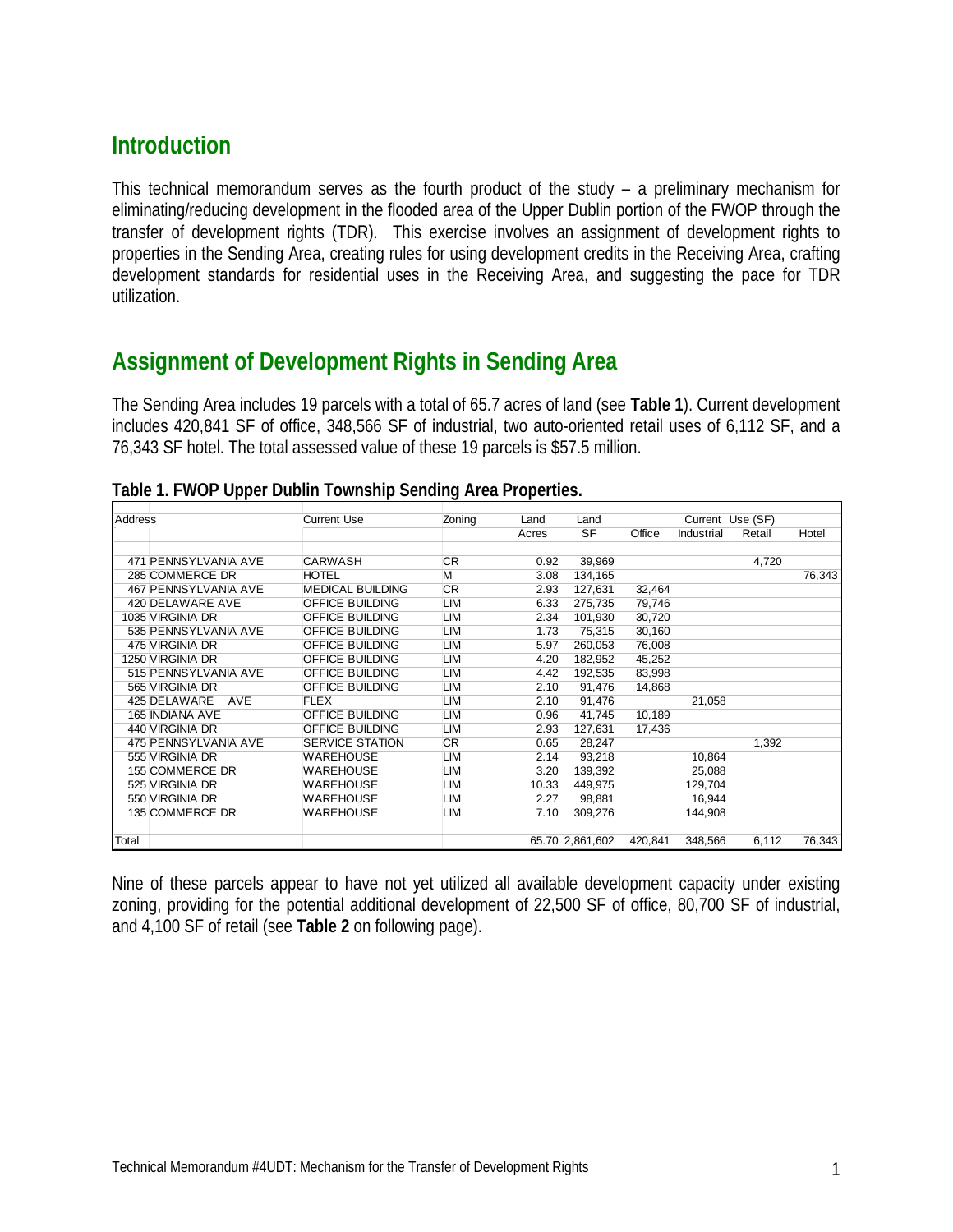| <b>Address</b>              |        | Potential Incremental Development (SF) |        |
|-----------------------------|--------|----------------------------------------|--------|
|                             | Office | Industrial                             | Retail |
|                             |        |                                        |        |
| 471 PENNSYLVANIA AVE        |        |                                        | 1,300  |
| 285 COMMERCE DR             |        |                                        |        |
| <b>467 PENNSYLVANIA AVE</b> |        |                                        |        |
| 420 DELAWARE AVE            |        |                                        |        |
| 1035 VIRGINIA DR            |        |                                        |        |
| 535 PENNSYLVANIA AVE        |        |                                        |        |
| 475 VIRGINIA DR             |        |                                        |        |
| 1250 VIRGINIA DR            |        |                                        |        |
| 515 PENNSYLVANIA AVE        |        |                                        |        |
| 565 VIRGINIA DR             | 8,000  |                                        |        |
| 425 DELAWARE<br>AVF         |        | 6,400                                  |        |
| 165 INDIANA AVE             |        |                                        |        |
| 440 VIRGINIA DR             | 14,500 |                                        |        |
| 475 PENNSYLVANIA AVE        |        |                                        | 2,800  |
| 555 VIRGINIA DR             |        | 17,100                                 |        |
| 155 COMMERCE DR             |        | 16,700                                 |        |
| 525 VIRGINIA DR             |        | 27,800                                 |        |
| 550 VIRGINIA DR             |        | 12,700                                 |        |
| 135 COMMERCE DR             |        |                                        |        |
|                             |        |                                        |        |
| Total                       | 22,500 | 80,700                                 | 4,100  |

#### **Table 2. Additional Development Potential - Sending Area Properties.**

Based on the development potential and assessed values of the properties discussed above, we have assigned the following development rights to Sending Area parcels:

- 1 Development Right per 5,000 SF of existing office use
- 1 Development Right per 10,000 SF of existing industrial use
- 1 Development Right per 3,500 SF of existing retail use
- 1 Development Right per 10,000 SF of existing hotel use
- 1/5th Development Right per 5,000 SF of potential office use
- 1/3rd Development Right per 10,000 SF of potential industrial use
- 1/2 Development Right per 3,500 SF of potential retail use

Applying these factors to the 19 Sending Area parcels, we arrive at a total of 132.61 Development Rights, including:

- 84.17 Development Rights assigned to existing office use on 10 parcels
- 34.86 Development Rights assigned to existing industrial use on 6 parcels
- 7.63 Development Rights assigned to the one existing hotel
- 1.75 Development Rights assigned to the two auto-oriented retail uses
- 0.93 Development Rights assigned to potential office development on 2 parcels
- 2.69 Development Rights assigned to potential industrial development on 5 parcels
- 0.59 Development Rights assigned to potential retail development on 2 parcels

We roughly estimate the value of a Development Right at current market conditions at \$750,000. However, as noted below, the proposed use of credits in the Receiving Area is designed to generate a significant premium in value to encourage participation.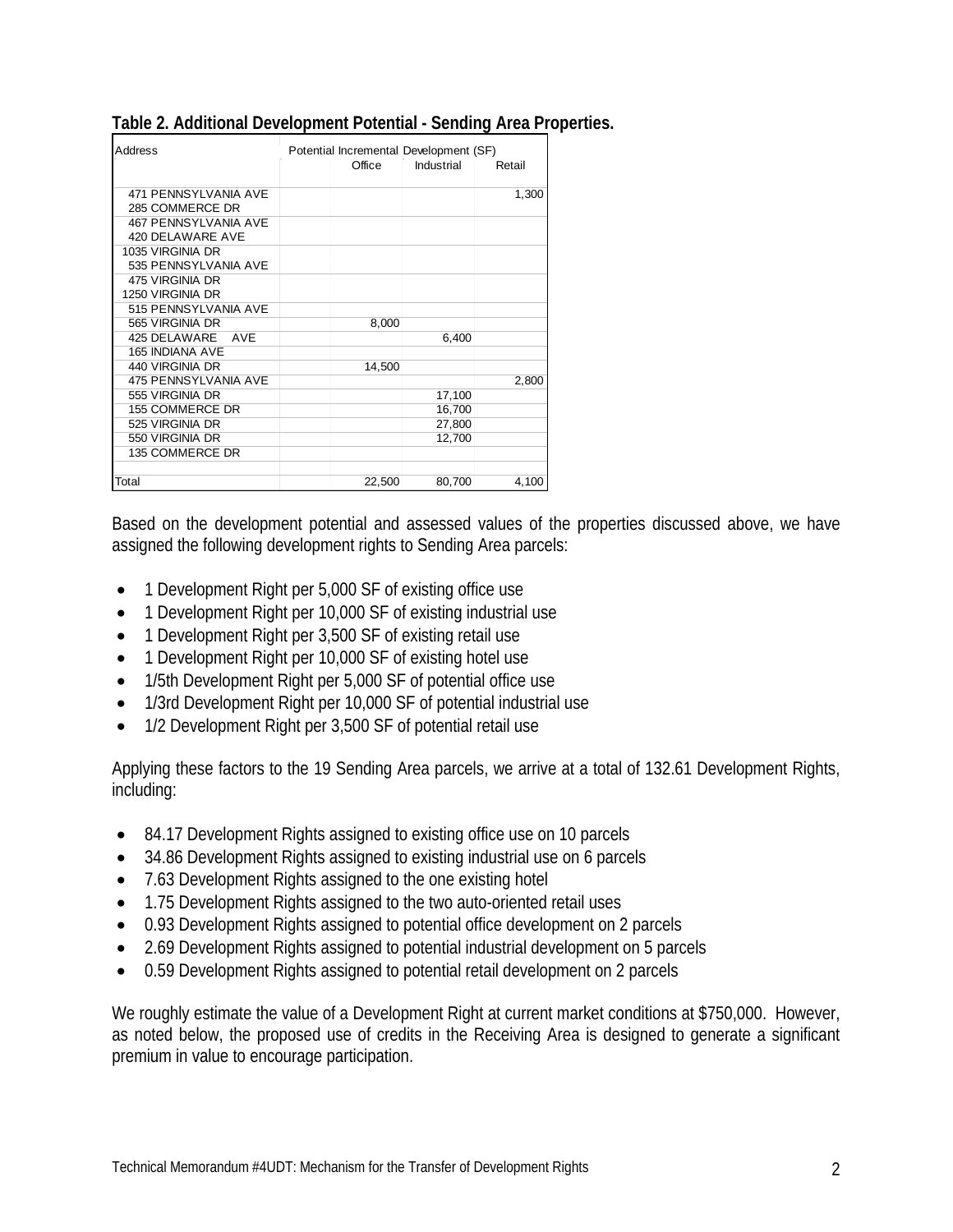# **Utilization of Development Credits in Receiving Area**

In determining the utilization of Development Credits in the Receiving Area, we assume that the Transfer of Development Rights mechanism will require that entities securing Development Rights in the Sending Area will be required (1) to acquire all rights from a specific parcel at one time; (2) to fully vacate all buildings on the parcel; (3) to demolish and otherwise remediate all improvements on the parcel—returning the property to a fully pervious state; and (4) to transfer the parcel to the Township as open space at no cost to the Township.

Property owners utilizing Development Credits in the Receiving Area may choose to develop under optional Transfer of Development Rights development standards that increase allocable impervious surface to .85; reduce parking requirements to 3.8 spaces per 1,000 SF for office and retail uses; increase allowable height in certain locations (see Map 1 on the following page); and permit larger amounts of retail development in certain locations (see Map 2 on page 5).

Specifically, property owners may utilize Development Credits in the Receiving Area to:

- 1. Construct additional office space beyond the .25 FAR effectively available under current zoning to as much as .55 FAR;
- 2. Construct additional hotel space beyond the .60 FAR effectively available under current zoning to as much as .85 FAR;
- 3. Incorporate retail uses larger than 750 SF (up to 10,000 SF) on the first floor of multi-story buildings, where retail use is 50% or less of total building space; and
- 4. Construct multi-family residential buildings of 4 to 7 stories in certain portions of the Receiving Area.

Optional Transfer of Development Rights development may occur subject to property owners or developers securing Development Rights from the Sending Area. The optional development standards and uses will only be available when developers have secured necessary Development Credits.

Increments of TDR development will be allowed in the Receiving Area subject to these factors:

- 1. 40,000 SF of additional office or hotel space will be allowed for each development credit.
- 2. 35,000 SF of residential development will be allowed for each development credit.
- 3. Only 50% of purchased development credits may be utilized for residential development; the other 50% must be utilized for office or hotel development.
- 4. 2,500 SF of retail use not otherwise allowed in the Receiving Area can be incorporated in the first floor of multi-story buildings for each .25 development credit.

These factors have been scaled to provide a significant financial incentive to property owners and developers to participate in TDR. That is, the value of incremental development allowed in the Receiving Area is intended to exceed the current value of property in the Sending Area.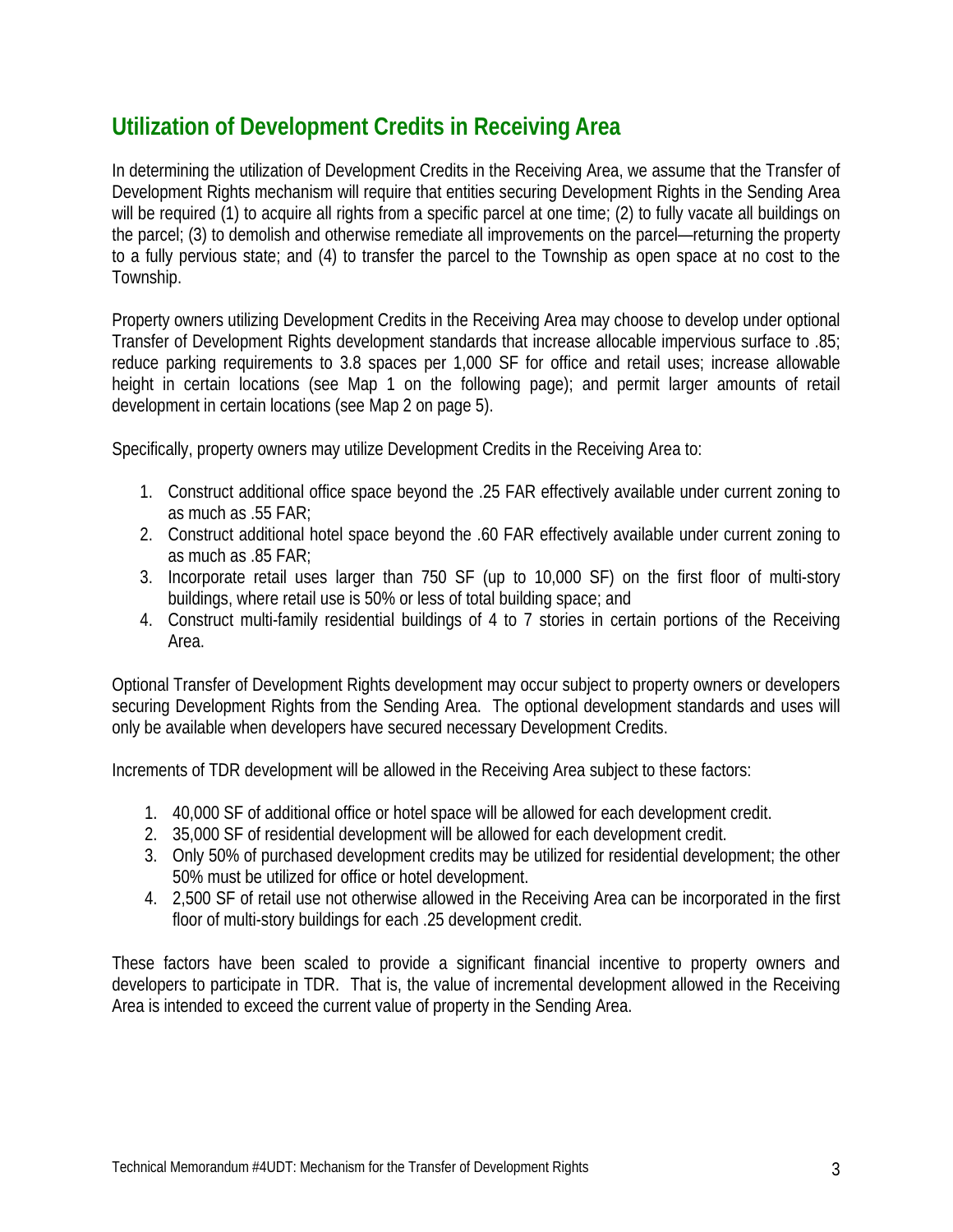**Map 1. Proposed Height Restrictions in the FWOP.** 



As the map shows, there are several proposed height categories for the FWOP of up to 35', 50', 60', and 70'. Total land area in each category in the Receiving Area is as follows:

- 35' Height Limit 168.51 acres
- 50' Height Limit 53.65 acres
- 60' Height Limit 26.25 acres
- 70' Height Limit 172.75 acres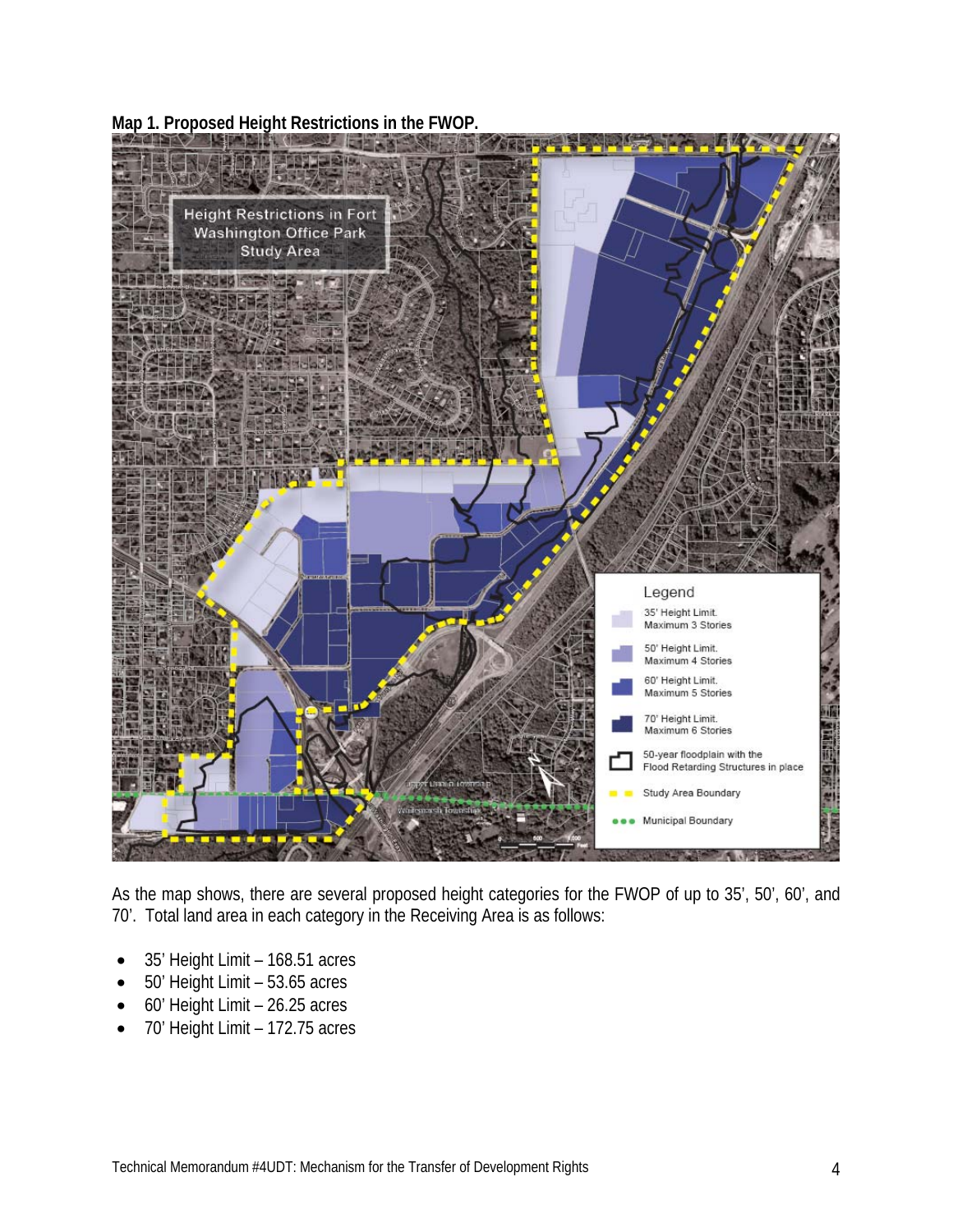**Map 2. Proposed Retail Use Restrictions in the FWOP.** 



As the map indicates, we are suggesting limits to the location of potential retail development in the FWOP to buffer existing residential areas surrounding the office park.

# **Residential Development Standards/Impact**

Based on the above analysis and height restrictions, the following residential development standards are suggested:

- Minimum residential height: 4 floors
- Maximum residential height: 5 to 7 floors (refer to Map 1)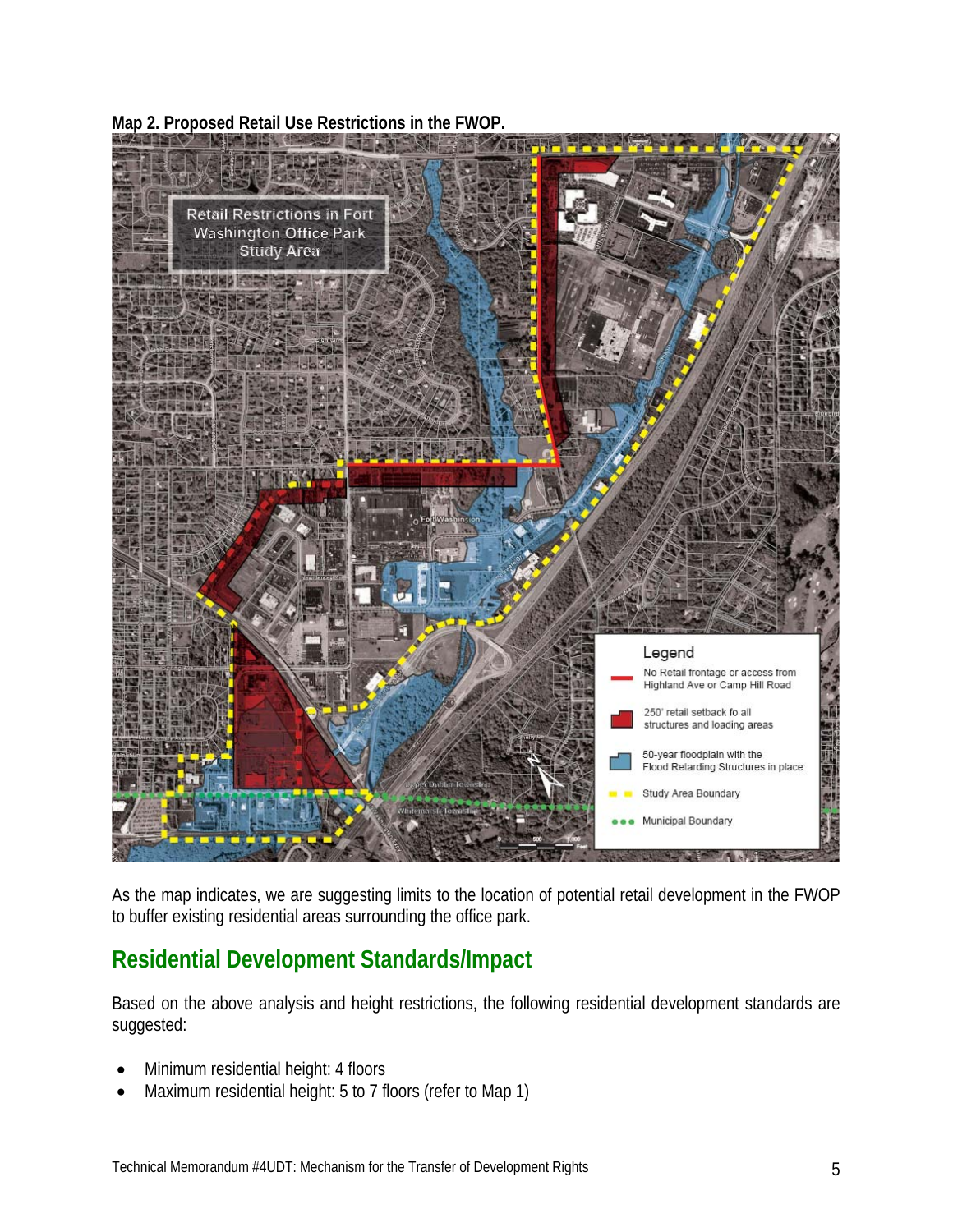- Minimum residential FAR: 1.0
- Maximum residential FAR: 1.65 at 7 stories; 1.60 at 6 stories; 1.55 at 5 stories
- Minimum density: 30 dus per acre
- Maximum density: 65 dus per acre at 7 stories; 60 dus per acre at 6 stories; 55 dus per acre at 5 stories

As a result, the least residential development would be a four-story building with 30 dwelling units per acre and 1,300 SF average unit size. Assuming an average unit size of 1,300 SF, the maximum number of residential units that could be developed in the Receiving Area is 1,785.

### **Commercial/Industrial Tax Base Impact**

The use of some portions of the Receiving Area for residential development will somewhat reduce the total parcels devoted to commercial and industrial use. At an average density of 40 dwelling units per acre, approximately 45 acres of property could be assigned to these residential developments. Under base zoning, these parcels would be expected to generate approximately 500,000 SF of office use. In addition, the full conversion of commercial/industrial development in the Sending Area could result in the loss of another 850,000 SF of existing commercial property and 110,000 SF of potential development in the Sending Area. The maximum reduction of commercial and industrial development—existing and potential—from the Sending Area and from portions of the Receiving Area used for residential development would be 1,460,000 SF.

The terms of the proposed TDR program, however, more than balance this site-specific commercial/industrial reduction. These TDR terms require that at least half of all credits (a minimum of 66.30) be utilized to increase the level of commercial development in the Receiving Area at a rate of 40,000 SF per credit. This will result in 2,650,000 SF of additional commercial development, or a net gain of 1.2 million square feet of commercial space.

#### **Pace of TDR Utilization**

The 19 parcels in the Sending Area have very different circumstances with regard to the intensity and frequency of flooding, as well as the value of existing development (see **Table 3**). Based on a review of these parcels, we estimate that 6 parcels with an estimated allocation of 26.45 credits are highly likely to be early participants in development rights transfer. On the other hand, 7 parcels with an estimated 51.28 credits are not likely to participate for many years, if ever. Three office buildings with 38.03 credits and all in the same ownership are located in areas of frequent and intensive flood risk. However, the property owner has expressed no interest in TDR for these three properties at this time. Finally, three properties with 12.78 potential credits suffer minor flood risk, but may choose to participate if the bonus development allowed in the Receiving Area provides sufficient incentive to transfer development rights.